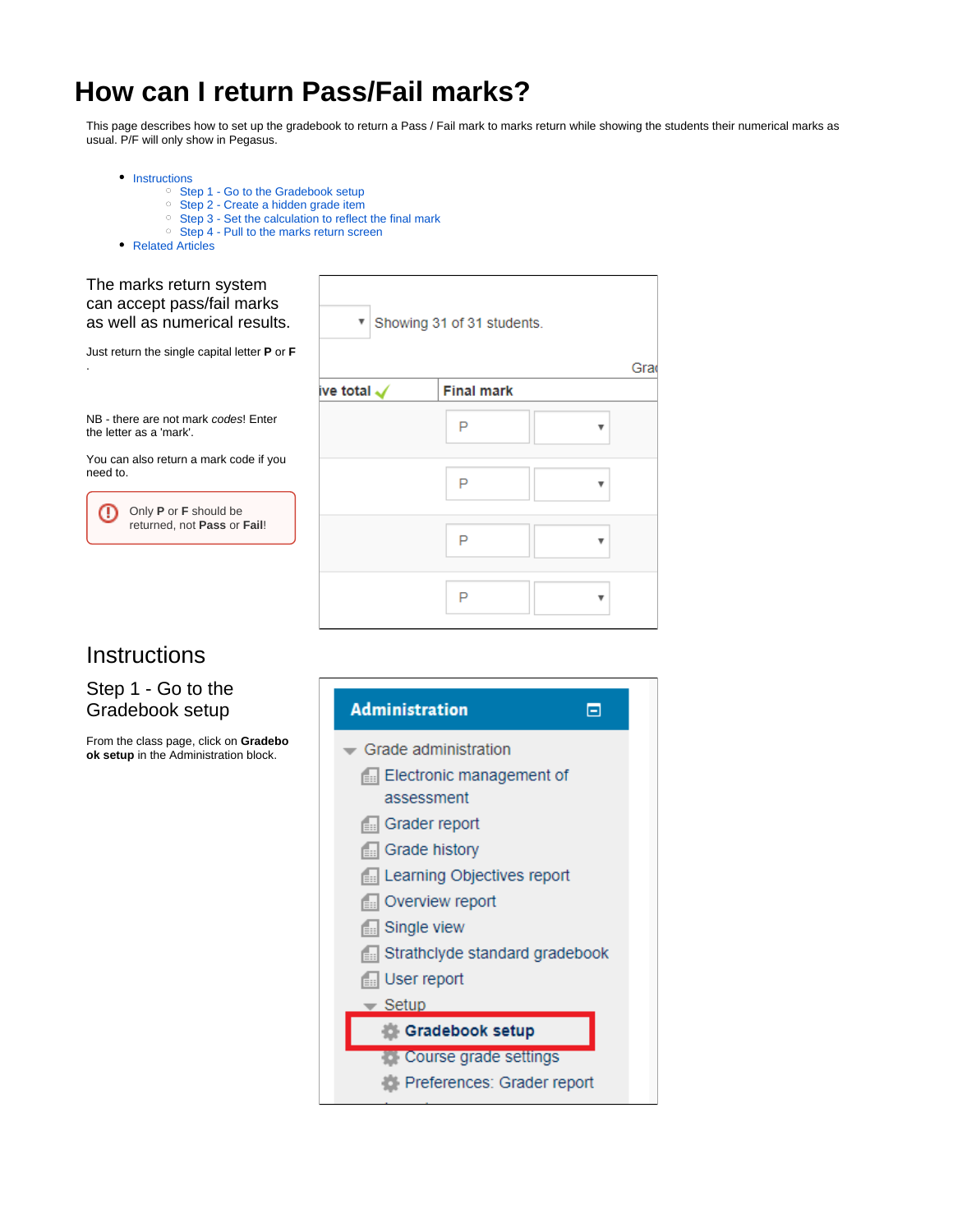## <span id="page-1-0"></span>Step 2 - Create a hidden grade item Scroll to the bottom of the screen and click **Add grade item**.



| In the form, give the new grade item a $n$<br>ame. Here I have used Pass/Fail but<br>you can name it anything. | $\overline{\phantom{a}}$ Grade item<br>Pass/Fail<br>Item name |
|----------------------------------------------------------------------------------------------------------------|---------------------------------------------------------------|
|                                                                                                                | Grade type (?)<br>Scale v                                     |
| Below that, set the Grade type to <b>Scale</b><br>and the scale to Mark return 50% Pass                        | Scale (?)<br>Mark return 50% Pass/Fail                        |
| <b>/Fail.</b> The 50% is a reminder that this<br>scale will default to 50/50 - see below.                      | Maximum grade<br>$\circledR$<br>100.00                        |
|                                                                                                                | Minimum grade<br>0.00<br>$\odot$                              |
|                                                                                                                | Hidden (?)<br>$\overline{\mathcal{L}}$                        |
| Tick the box to make the grade item hid<br>den.                                                                | □<br>Locked (?)                                               |
|                                                                                                                | Show more                                                     |
|                                                                                                                | $\blacktriangleright$ Parent category                         |
|                                                                                                                | Item weight ©<br>0.0000                                       |
|                                                                                                                | Grade category<br><b>EMA</b> testing                          |
|                                                                                                                | Save changes<br>Cancel                                        |

#### Finally, **Save changes**.

(i) If you want to manually set P/F grades, this is all the setup you need. Just go to the grader report and click in the box under your hidden grade item - you will get a drop-down menu that allows you to set P or F for each student in turn.

However, if you have a large class which has already been marked numerically and you want to set the grade item to P/F based on these marks, you will have to set up a calculation. Follow the steps below.

#### **Default: 50%**

Be aware that the default split of a scale item is 50/50 - so by default the pass mark will be 50%. This may not be what you want!

### <span id="page-1-1"></span>Step 3 - Set the calculation to reflect the final mark

On the Gradebook setup screen, find the grade item you have created, click **E dit**, then click **Edit calculation**.



First of all, find the column which contains the mark you want to interpret as P or F.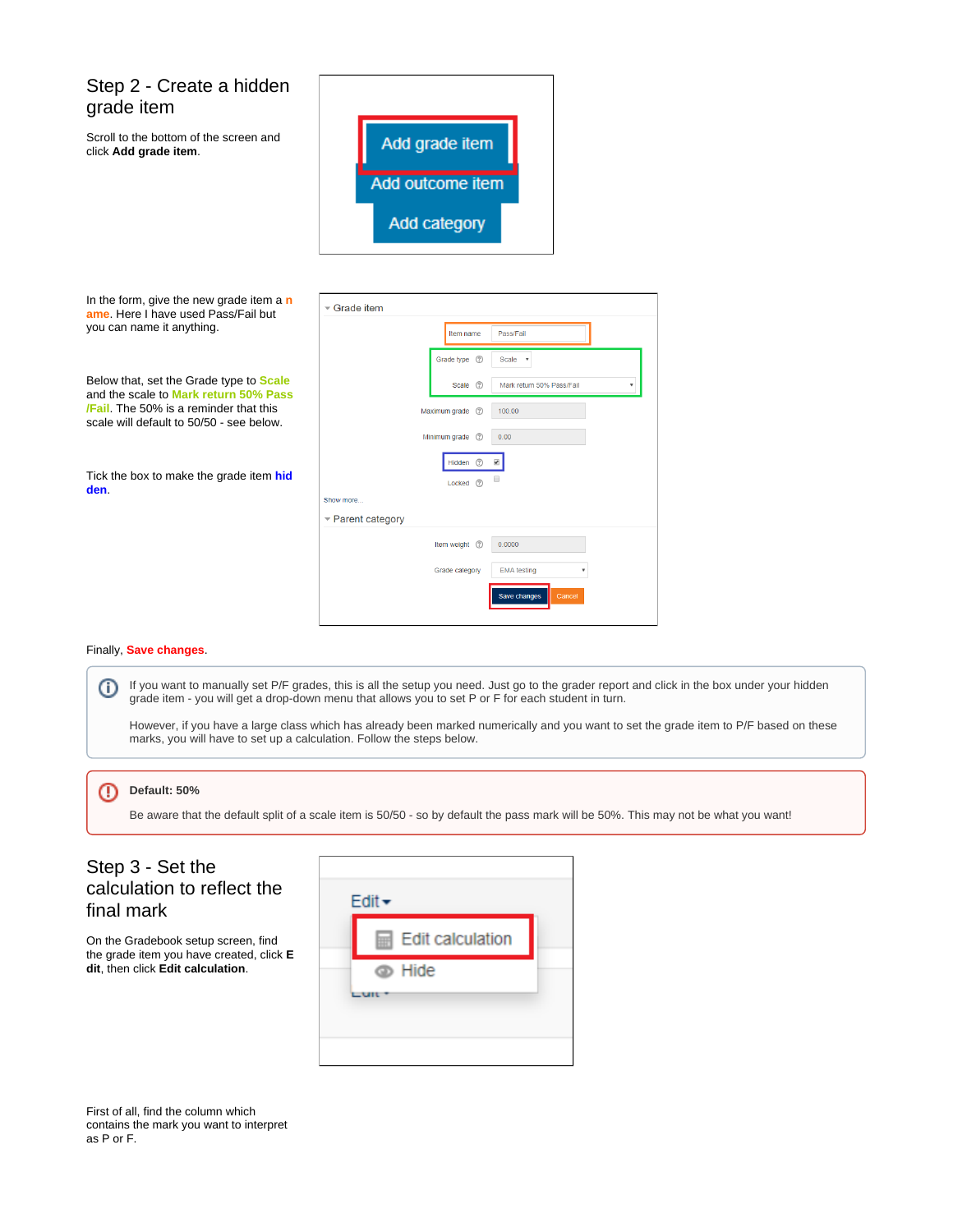| You'll need to give it a name. In this<br>case the <b>class total</b> is the final result,<br>so it is being labelled. The label in this<br>example is 'mark' but any label that | Grade item                                          |  |  |
|----------------------------------------------------------------------------------------------------------------------------------------------------------------------------------|-----------------------------------------------------|--|--|
|                                                                                                                                                                                  | Item name<br>Pass/Fail                              |  |  |
| makes sense will work.                                                                                                                                                           | Calculation (?)                                     |  |  |
| Scroll to the bottom and click Add ID<br>Numbers.                                                                                                                                | <b>Save changes</b><br>Cancel                       |  |  |
|                                                                                                                                                                                  | <b>ID</b> numbers                                   |  |  |
|                                                                                                                                                                                  | <b>EMA</b> testing<br>Class total mark<br>Summative |  |  |
| Here you can see the 'mark' label has<br>been added.                                                                                                                             | Grade item                                          |  |  |
|                                                                                                                                                                                  | Item name<br>Pass/Fail                              |  |  |
| In the calculation box, enter the formula:                                                                                                                                       | $=$ if([[mark]]>=40, 2, 1)<br>Calculation (?)       |  |  |
| $=$ if([[mark]]>=40, 2, 1)                                                                                                                                                       | Save changes<br>Cancel                              |  |  |
|                                                                                                                                                                                  | <b>ID</b> numbers                                   |  |  |
| If you used a different label to 'mark',<br>change it in the formula.                                                                                                            | <b>EMA</b> testing<br>Class total: [[mark]]         |  |  |
| This formula sets the pass mark at<br>exactly 40. You might prefer it to be                                                                                                      |                                                     |  |  |

Don't change the 2 or 1 - that refers to the P and F results.

39.5 if your department policy is to round up - you can change the number.

**Save changes** when you are ready and check the results in the Grader report.

### <span id="page-2-0"></span>Step 4 - Pull to the marks return screen

The hidden grade item can now be pulled to marks return.

Instructions on [pulling to marks return](https://wiki.lte.strath.ac.uk/display/MS/Pulling+marks+from+the+gradebook)  [from the gradebook are here.](https://wiki.lte.strath.ac.uk/display/MS/Pulling+marks+from+the+gradebook)

## <span id="page-2-1"></span>Related Articles

- [Error: "A result has been entered directly onto the Student Record, mark cannot be accepted"](https://wiki.lte.strath.ac.uk/pages/viewpage.action?pageId=218890242) (Myplace Support) [marksreturn](https://wiki.lte.strath.ac.uk/label/marksreturn)
	- <sup>o</sup> [faq](https://wiki.lte.strath.ac.uk/label/faq)
- [When I search for a class code it displays "Nothing to Display"](https://wiki.lte.strath.ac.uk/pages/viewpage.action?pageId=124682287) (Myplace Support)
	- o [marksreturn](https://wiki.lte.strath.ac.uk/label/marksreturn)
	- <sup>o</sup> [faq](https://wiki.lte.strath.ac.uk/label/faq)
- [I can't find my class code in marks return](https://wiki.lte.strath.ac.uk/display/MS/I+can%27t+find+my+class+code+in+marks+return) (Myplace Support) [marksreturn](https://wiki.lte.strath.ac.uk/label/marksreturn)
	- [faq](https://wiki.lte.strath.ac.uk/label/faq)
	- [About Mark Codes](https://wiki.lte.strath.ac.uk/display/MS/About+Mark+Codes) (Myplace Support)
		- [myplace2019](https://wiki.lte.strath.ac.uk/label/myplace2019)
			- <sup>o</sup> [marksreturn](https://wiki.lte.strath.ac.uk/label/marksreturn)
			- $\circ$  [faq](https://wiki.lte.strath.ac.uk/label/faq)